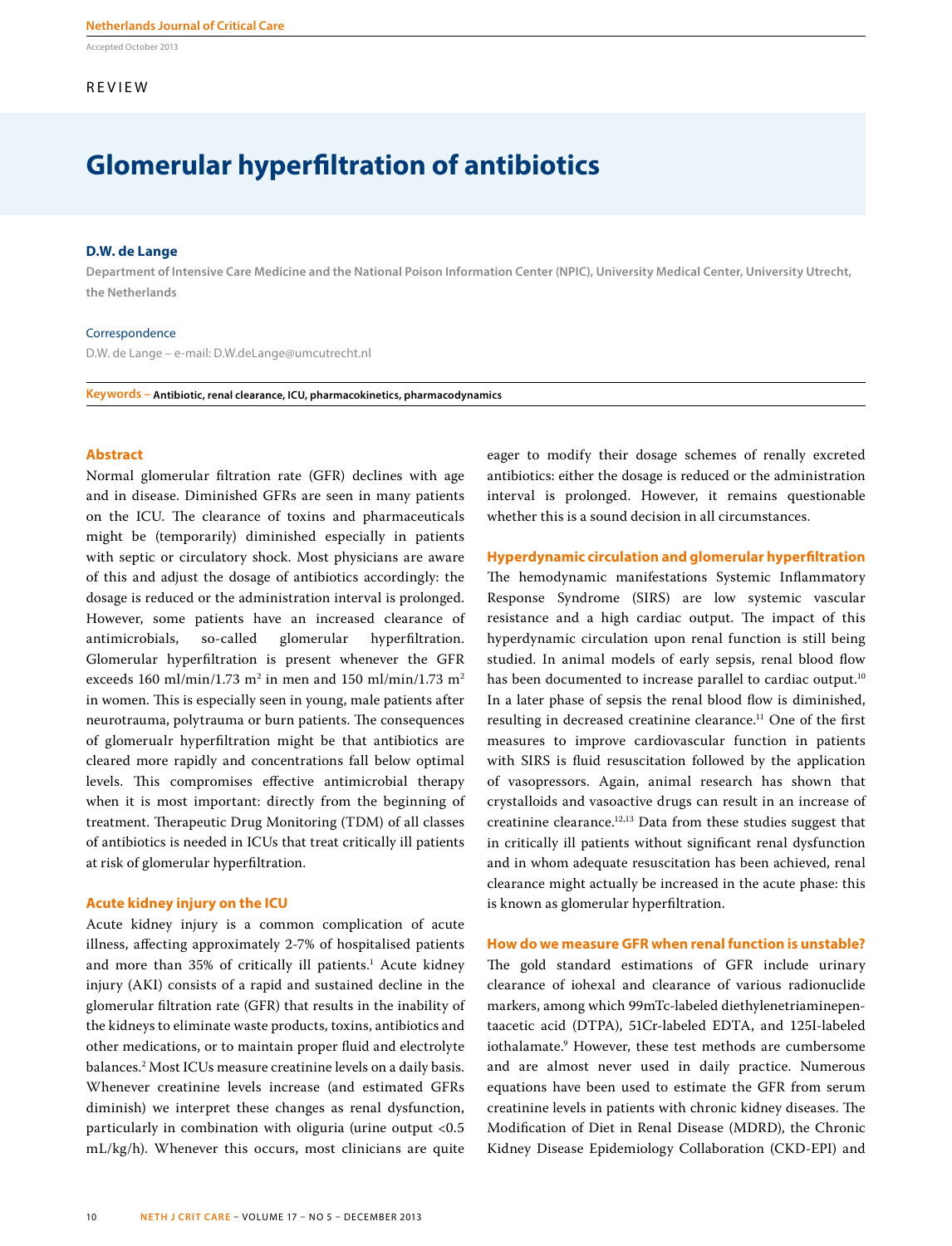Cockcroft-Gault formula are the most widely used estimations for GFR in patients with chronic but stable kidney disease. Unfortunately, all have a poor application in the critically ill, especially when renal function is not stable.<sup>3-5</sup> Although these calculations are somewhat more useful than a single creatinine concentration, the use of such equations to estimate the GFR should be discouraged in critically ill patients.<sup>3,6,7</sup> A possible better way to estimate GFR in critically ill patients is a urinary creatinine collection taken over 4 to 12 hours.<sup>8,9</sup> However, the optimal time period in which creatinine clearance should be measured in unstable critically ill patients is still debatable. The GFR is influenced by circadian rhythm and intra-individual variability is likely to be substantial. Because rapid changes in renal function might occur in the critically ill, more frequent sampling of urine creatinine collection has been advocated.

# **What is glomerular hyperfiltration?**

One of the most important functions of the kidney is to excrete circulating metabolites, toxins, waste products and pharmaceutical products such as antibiotics. This can be achieved by a combination of glomerular filtration, tubular secretion and reabsorption. Glomerular hyperfiltration means that the renal clearance of waste products and antibiotics is above normal limits. Accurately defining this is difficult because we cannot agree upon "normal renal function" in any population, let alone in critically ill patients! However, the most accepted definition of "normal renal function" is the GFR of approximately 130 mL/min/1.73  $m^2$  in young, healthy, adult males and 120 ml/min/1.73 m<sup>2</sup> in young, healthy, adult females.14 Importantly, these values decline over age (*figure 1*). One of the most sensible definitions of "glomerular hyperfiltration" is a GFR >10% higher than the normal limits. This means a GFR of >160 mL/min/1.73 m<sup>2</sup> in young men and a GFR >150 mL/min/1.73  $m^2$  in young women. $\mathrm{^8}$  These conservative thresholds are likely to identify patients that truly have "glomerular hyperfiltration". In a single-centre observational cohort (n=89) 17.9% of the patients had such "glomerular hyperfiltration" on admission and 75% had hypoalbuminaemia.15 During the first week of admission, the percentage of patients with glomerular hyperfiltration rose to 30%. The patients with an elevated GFR were primarily younger, polytrauma victims or postoperative patients, were less severely ill (lower APACHE II scores) and had higher urine outputs. In a subgroup of patients with traumatic brain injury, who received norepinephrine treatment, increased creatinine clearance had been noticed. These increased GFRs (>150 mL/min/1.73 m<sup>2</sup>) were already present before the initiation of norepinephrine treatment and remained elevated for the duration of this study (24 hours).<sup>16</sup> Quite similar results had been found in a much older study. Here the effects of a combination of dopamine and norepinephrine were studied in 20 young, stable patients with brain trauma. The mean GFR at

**Figure 1.** Declining creatinine clearances over age.



Normal values for inulin clearance are shown for men and women of various ages, with the GFR measured as the urinary clearance of inulin. A GFR value of 60 ml/min/1.73  $m<sup>2</sup>$  is the threshold for the definition of chronic kidney disease. Solid lines represent the mean value of GFR per decade of age, and dashed lines represent the value 1 standard deviation from the mean value of GFR per decade of age. A GFR >160 ml/min/1.73 m<sup>2</sup> in men and >150 ml/min/1.73 m<sup>2</sup> in women is considered glomerular hyperfiltration (grey area). Adapted from Stevens et al. NEJM 2006;354:2473-2483. With permission from the Massachusetts Medical Society.

the beginning of the study was  $152 \text{ mL/min}/1.73 \text{ m}^2$ .<sup>17</sup> Recently these results have been confirmed in another study involving patients with brain trauma.7 Based upon the definitions of glomerular hyperfiltration as stated above, they found that in 17 out of 20 (85%) patients, renal clearance was clearly increased (mean GFR of 179 with interquartile range of 159-198  $\text{mL/min}/\text{1.73 m}^2$ ). The mean age of this population was 26 years and they were receiving 3% NaCl infusions and vasopressor therapy to maintain a cerebral perfusion pressure >60 mmHg. From these small and uncontrolled case series, which all used proper creatinine clearance in urine samples, it follows that younger patients, admitted after trauma and/or brain trauma are at particular risk of developing glomerular hyperfiltration. However, higher than normal antimicrobial clearances have been documented in patients with sepsis<sup>18,19</sup>, haematological malignancies<sup>20,21</sup> and patients with burns<sup>22,23</sup> as well.

# **What are the consequences of glomerular hyperfiltration?**

Why should we be bothered with glomerular hyperfiltration? A faster excretion of waste products and toxins is a good thing and the effects of other pharmaceuticals can be dosed according to their pharmacodynamic effect. If midazolam metabolites are excreted in a more rapid fashion, we will just increase the infusion rates until the patient is sufficiently sedated. Unfortunately, not all effects of pharmaceuticals are directly evident. If antibiotics are administered inadequately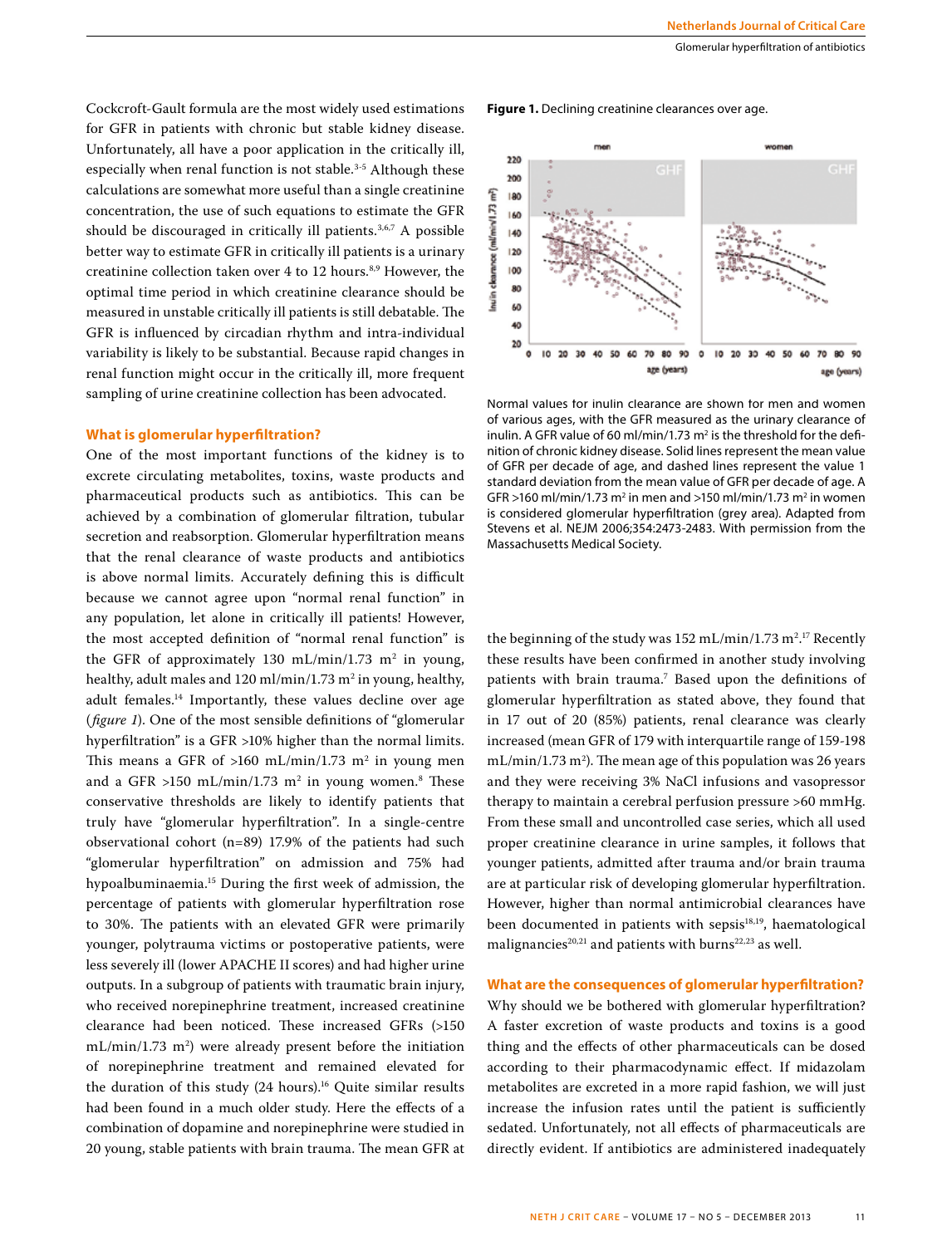this might result in slower eradication of the infection or even introduce resistance.<sup>24</sup> Unfortunately, resolution of infection takes time and recognizing whether the antibiotics are working properly will take days. Therefore, glomerular hyperfiltration might be the cause of ineffective antimicrobial therapy just at the time when it counts most: at the start of treatment!

#### **Pharmacodynamics and glomerular hyperfiltration**

Different classes of antibiotics possess different pharmacodynamic properties. Some antibiotics have concentration dependent killing, while others typically demonstrate time depending killing (see *figure 2*).

Aminoglycosides, like gentamicin and tobramycin, are classical examples of antibiotics that exhibit concentration dependent killing properties. The higher the peak concentration (also called maximum concentration,  $C_{\text{max}}$ ) in relation to the minimum inhibitory concentration (MIC) of a bacterium the better the killing.25 The killing of bacteria is optimal whenever the  $C_{\text{max}}/MIC > 10$ . This means that the peak concentration of an aminoglycoside, in the organ you are trying to treat, should be 10x higher than the MIC of the bacterium. The peak concentration depends on the loading dose of the aminoglycoside and its immediate dilution in the extracellular

**Figure 2.** Concentration dependent killing and time dependent killing.

Concentration



Some antibiotics exhibit so-called concentration-dependent killing properties. This means that the higher the peak concentration in relation to minimum inhibitory concentration where 90% of the bacteria are killed (MIC<sub>90</sub>) the better bacteria are killed (peak/MICratio). A peak/MIC-ratio >10 results in optimal killing for aminoglycosides, like gentamicin and tobramycin.

Other antimicrobials exhibit time dependent killing properties (e.g. beta-lactam antibiotics, like penicillins, cephalosporins, monobactams and carbapenems). This means that the longer the concentration stays above the MIC the better the bacteria are killed. Peak concentrations are not needed. The free and unbound concentration of beta-lactams (fuT>MIC) needs to be above the MIC 70-100% of the time for optimal killing.

fluid compartment (the so-called volume of distribution,  $V_d$ ). Aminoglycosides are hydrophilic, rather large molecules. Therefore, their apparent  $V_d$  is rather small (no penetration into cells, no penetration into lipophilic compartments) and almost the entire aminoglycoside loading dose is present in a free and unbound fashion. Modern dosage schemes are >7 mg/kg once daily.<sup>25,26</sup> Glomerular hyperfiltration will not influence the  $V<sub>d</sub>$ and therefore have no influence on the loading dose. However, the clearance of aminoglycosides might be faster than in patients with a normal GFR. Therefore, the frequency of the maintenance dose might be increased to once every 18 hours instead of once daily.<sup>8</sup> Indeed, the  $V_d$  of aminoglycosides is unpredictable in critically ill patients and the penetration into organs (like the lung and the abdominal cavity) is limited.<sup>27,28</sup> As a consequence, the pharmacodynamic goal  $(C_{\text{max}}/MIC>10)$ is often not attained in critically ill patients.<sup>27</sup>

Beta-lactam antibiotics (penicillins, cephalosporins, monobactams and carbapenems) demonstrate time dependent killing (see *figure 2*). This means that the killing of bacteria by beta-lactam antibiotics is maximal whenever the free and unbound concentration of beta-lactams is higher than the minimum inhibitory concentration (*fu*T>MIC) during 70-100% of the time.7,25 Again, the direct concentration depends on the loading dose and its immediate dilution into the  $\mathsf{V}_{\mathsf{d}}$ . Unfortunately, the  $\mathsf{V}_{\mathsf{d}}$  can be highly variable in critically ill patients. Just consider a patient in septic shock who is being aggressively resuscitated with fluids. In such patients, the  $V_d$  for hydrophilic antimicrobials (like aminoglycosides, beta-lactams, and vancomycin) might even be doubled. For this reason, a one-size-fits-all loading dose cannot be established in critically ill patients.

However, the trough levels (also called minimum levels,  $C_{m}$ ) are dependent on binding to proteins and excretion by the liver and kidneys. Whenever there is glomerular hyperfiltration, the beta-lactams will be excreted more efficiently and minimal levels will be reached earlier. Given the pharmacodynamic goal of keeping the trough level above the MIC for as long as possible, the dosage frequency may have to be increased. Just giving higher dosages might lead to higher free fractions and more clearance of antibiotics. An alternative is to administer beta-lactams by continuous infusion. Theoretically the trough levels will be above MIC for all of the time (*fu*T>MIC = 100%). Again, in critically ill patients the volume of distribution and renal clearance are not stable over time.

The range of protein binding of beta-lactams is enormous. Some beta-lactams are predominantly bound to albumin, like ceftriaxone (85-95% is protein bound), while others are hardly bound to albumin, like amoxicillin (17-20% is protein bound).<sup>29</sup> Unfortunately, critically ill patients often have hypoalbuminaemia. In the Saline versus Albumin Fluid Evaluation (SAFE)-study, hypoalbuminaemia (<25 g/L) was seen in 40.5% of the patients on admission to the ICU.30 Hypoalbuminaemia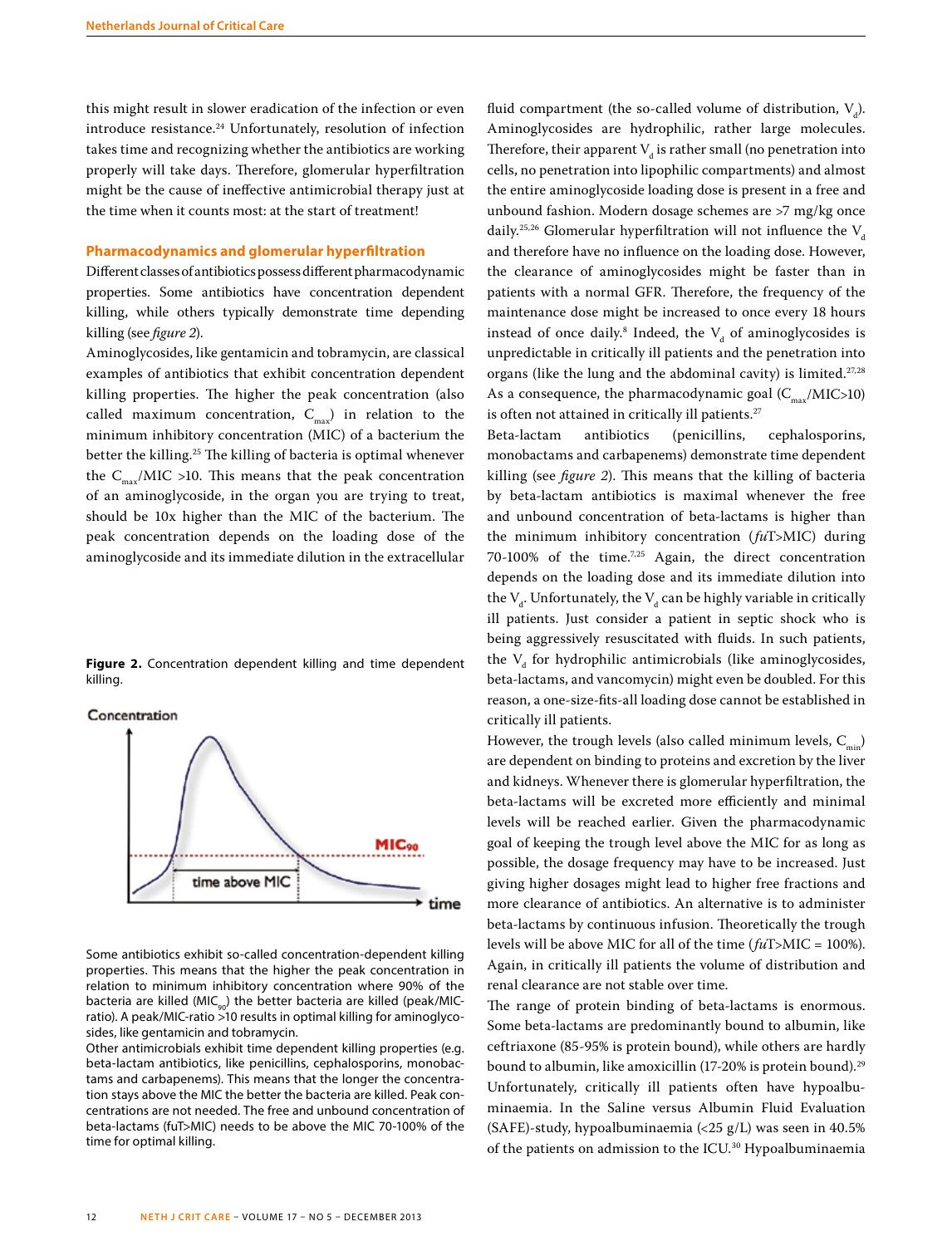#### **Table 1.** Suggested reading

# **Suggested reading**

#### Marta Ulldemolins and co-authors emphasise how often

hypoalbuminaemia is seen in the ICU. They highlight the consequences of hypoalbuminaemia on different classes of antibiotics. A list of antibiotics with their estimated protein binding is included.

#### Clin Pharmacokinet. 2011;50:99-110.

Frederico Pea and Pierluigi Viale describe which chemical properties are important for an antimicrobial in order to reach its target organ. They also explain the concentration needed for optimal killing and conclude that certain antimicrobials (especially the aminoglycosides) do not attain sufficient concentrations in target organs. This seriously limits their use. A list with proposed antimicrobial dosage schemes is included.

#### Crit Care. 2009;13:214.

Andrew Udy and co-authors describe the consequences of augmented renal clearance (=glomerular hyperfiltration) of various antibiotic classes. They describe the difficulties of assessing glomerular filtration rate in critically ill patients and suggest that creatine clearance in urine is probably the best estimation.

#### Clin Pharmacokinet. 2010;49:1-16.

results in a higher free and unbound antibiotic fraction. Although this means that the "active fraction" has increased it also means that the fraction available for renal clearance is higher. This is particularly true for beta-lactam antibiotics with a high protein binding, like ceftriaxone. In patients with hypoalbuminaemia (and normal GFR) ceftriaxone clearance might be doubled, leading to trough levels below the MIC too early.31 The pharmacodynamic goal (*fu*T>MIC 70-100%) might, therefore, not be reached.

Clearly, we cannot predict the initial  $V_{d}$ , the GFR and the hypoalbuminaemia in critically ill patients and changes over time are commonplace on the ICU. A prerequisite for the administration of beta-lactams in critically ill patients is therapeutic drug monitoring (TDM). We have to assure whether the free and unbound trough levels remain above the MIC whenever something changes in our patients. Additionally, TDM can minimise the risk of toxicity in excessive dosing. At present only very few hospitals in the Netherlands are able to provide this necessary TDM.

#### **Conclusions**

Glomerular hyperfiltration  $(>150 \text{ ml/min}/1.73 \text{m}^2)$  in women and >160 ml/min/1.73 m<sup>2</sup> in men) is seen in a substantial subpopulation on the ICU. Especially younger patients with neurotrauma, polytrauma, burns or sepsis, appear to be at risk of higher than normal clearance of antibiotics. In addition, hypoalbuminaemia causes higher free and unbound fractions of antibiotics, and thereby further increases renal clearance of protein bound antibiotics. Both lead to suboptimal concentrations of antibiotics and possibly less effective antimicrobial therapy. Creatinine concentrations and estimations of the glomerular filtration rate (GFR) are

inadequate for measuring such elevated clearance in clinical practice. Because rapid changes in renal function might occur in the critically ill, measuring creatinine clearance with short period urine collections seems the best available option. All kinds of pharmacokinetic conditions, like hypoalbuminaemia, clearance and volume of distribution, are constantly changing in critically ill patients. Therefore, Therapeutic Drug Monitoring (TDM) of all antimicrobials (including beta-lactam antibiotics) should be available in hospitals treating critically ill patients.

#### **References**

- 1. VA/NIH Acute Renal Failure Trial Network, Palevsky PM, Zhang JH, et al. Intensity of renal support in critically ill patients with acute kidney injury. N Engl J Med. 2008;359:7-20.
- 2. Valette X, du Cheyron D. A critical appraisal of the accuracy of the RIFLE and AKIN classifications in defining "acute kidney insufficiency" in critically ill patients. J Crit Care. 2013;28:116-25.
- 3. Bragadottir G, Redfors B, Ricksten SE. Assessing glomerular filtration rate (GFR) in critically ill patients with acute kidney injury – true GFR versus urinary creatinine clearance and estimating equations. Crit Care. 2013;17:R108.
- 4. Poggio ED, Wang X, Greene T, Van Lente F, Hall PM. Performance of the modification of diet in renal disease and Cockcroft-Gault equations in the estimation of GFR in health and in chronic kidney disease. J Am Soc Nephrol. 2005;16:459-66.
- Hoste EA, Damen J, Vanholder RC, et al. Assessment of renal function in recently admitted critically ill patients with normal serum creatinine. Nephrol Dial Transplant. 2005;20:747-53.
- 6. Baptista JP, Udy AA, Sousa E, et al. A comparison of estimates of glomerular filtration in critically ill patients with augmented renal clearance. Crit Care. 2011;15:R139.
- 7. Udy A, Boots R, Senthuran S, et al. Augmented creatinine clearance in traumatic brain injury. Anesth Analg. 2010;111:1505-10.
- 8. Udy AA, Roberts JA, Boots RJ, Paterson DL, Lipman J. Augmented renal clearance: implications for antibacterial dosing in the critically ill. Clin Pharmacokinet. 2010;49:1-16.
- 9. Martin JH, Fay MF, Udy A, et al. Pitfalls of using estimations of glomerular filtration rate in an intensive care population. Intern Med J. 2011 Jul;41:537-43.
- 10. Di Giantomasso D, May CN, Bellomo R. Norepinephrine and vital organ blood flow during experimental hyperdynamic sepsis. Intensive Care Med. 2003;29:1774-81.
- 11. Prowle JR, Molan MP, Hornsey E, Bellomo R. Measurement of renal blood flow by phase-contrast magnetic resonance imaging during septic acute kidney injury: a pilot investigation. Crit Care Med. 2012;40:1768-76.
- 12. Wan L, Bellomo R, May CN. The effects of normal and hypertonic saline on regional blood flow and oxygen delivery. Anesth Analg. 2007;105:141-7.
- 13. Bellomo R, Wan L, May C. Vasoactive drugs and acute kidney injury. Crit Care Med. 2008l;36:S179-S186.
- 14. Stevens LA, Coresh J, Greene T, Levey AS. Assessing kidney function--measured and estimated glomerular filtration rate. N Engl J Med. 2006;354:2473-83.
- 15. Fuster-Lluch O, Gerónimo-Pardo M, Peyró-García R, Lizán-García M. Glomerular hyperfiltration and albuminuria in critically ill patients. Anaesth Intensive Care. 2008;36:674-80.
- 16. Albanèse J, Leone M, Garnier F, Bourgoin A, Antonini F, Martin C. Renal effects of norepinephrine in septic and nonseptic patients. Chest. 2004;126:534-9.
- 17. Benmalek F, Behforouz N, Benoist JF, et al. Renal effects of low-dose dopamine during vasopressor therapy for posttraumatic intracranial hypertension. Intensive Care Med. 1999;25:399-405.
- 18. Udy AA, Varghese JM, Altukroni M, et al. Subtherapeutic initial β-lactam concentrations in select critically ill patients: association between augmented renal clearance and low trough drug concentrations. Chest. 2012;142:30-9.
- 19. Tröger U, Drust A, Martens-Lobenhoffer J, Tanev I, Braun-Dullaeus RC, Bode-Böger SM. Decreased meropenem levels in Intensive Care Unit patients with augmented renal clearance: benefit of therapeutic drug monitoring. Int J Antimicrob Agents. 2012;40:370-2.
- 20. Pea F, Viale P, Candoni A, et al. Teicoplanin in patients with acute leukaemia and febrile neutropenia: a special population benefiting from higher dosages. Clin Pharmacokinet. 2004;43:405-15.